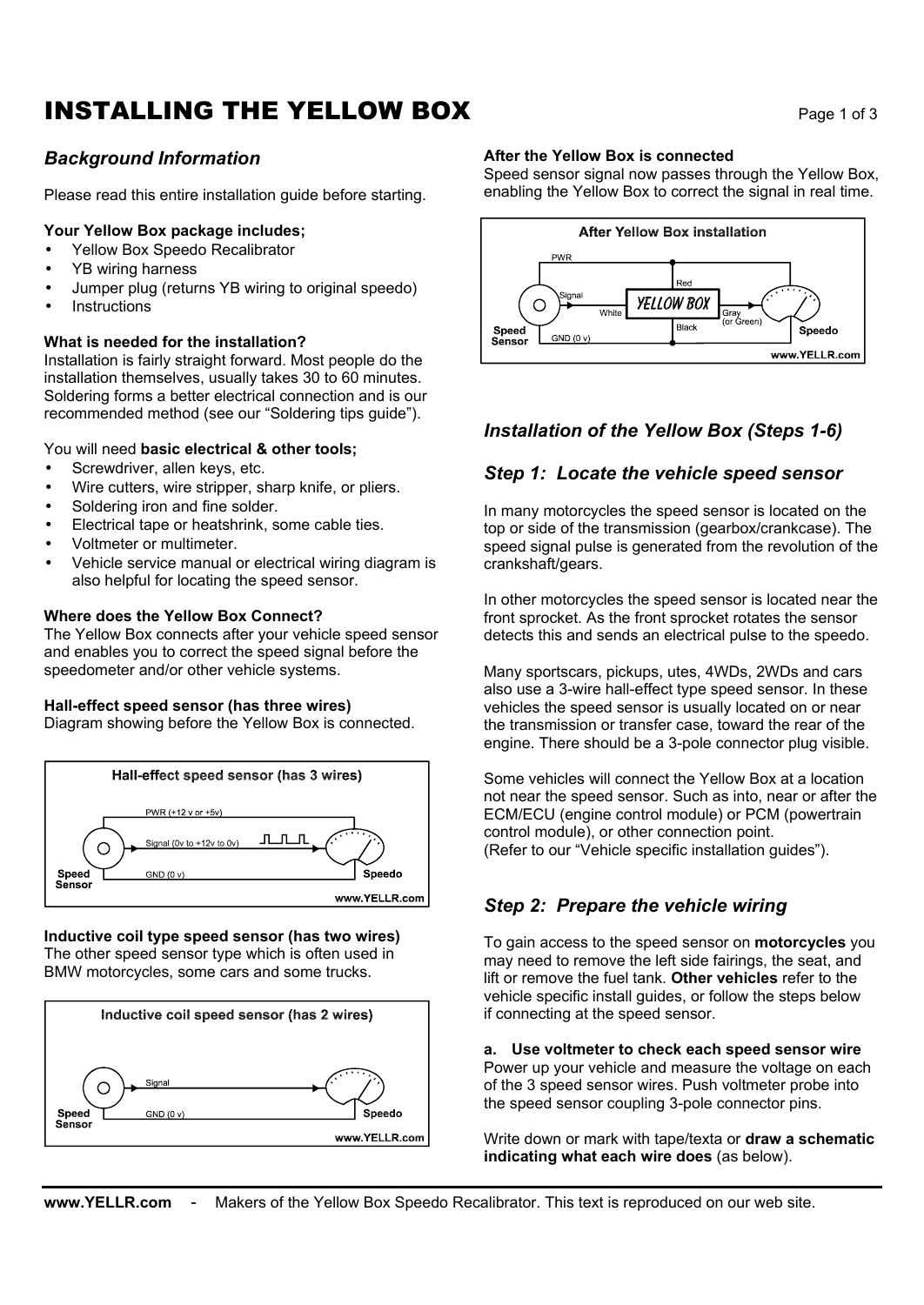# **INSTALLING THE YELLOW BOX** Page 2 of 3

Voltage measure the 3 wires of hall-effect speed sensor;

- Wire  $1 = power$  (constant  $+12$  volt, or  $+5$  volt)
- Wire 2 = **ground** (main vehicle earth)

• Wire 3 = **speed signal wire** (measures 0 volts then 12 volts (or 5 volts) as the wheel is rotated) square wave.

#### **b. Remove the speed sensor from the vehicle**

Remove/unplug the entire speed sensor coupling (sensor and wiring up to the first connector). Release the plastic catch/locking mechanism of the connector. Unscrew the sensor pickup. Removal makes it easier to produce good electrical connections.

#### **c. Splicing the speed sensor wires**

Closely examine the diagrams below showing how to prepare the speed sensor wires. See **page 1 diagrams** showing before and after the Yellow Box is connected.

With your removed speed sensor coupling on your workbench carefully strip back the outer cover sheath to gain access the 3 sensor wires. You need about 100mm (4 inches) to make it easier.

Splice the 3 wires of the hall-effect speed sensor;

- Wire  $1 = power = score this wire (don't cut)$
- Wire 2 = **ground** = **score this wire** (don't cut)

• Wire 3 = **speed signal wire = cut twice,** as shown in diagram below, leaving a 20mm (3/4 inch) gap.

#### **Note! STRIP and CUT EXACTLY as shown below.**



The wiring colors indicated above are for some Suzuki, Yamaha and Honda motorcycles. Your wiring colours may be different. Please check the **electrical diagram** in your vehicle's service manual and then confirm each wire with a **voltmeter.**

## *Step 3: Connect the Yellow Box*

The Yellow Box wiring harness has four wires;

- **YB RED** = **Power** = speed sensor power (5 or 12 V)
- **YB BLACK** = **Ground** = speed sensor ground
- **YB WHITE** = speed **signal IN** (comes from sensor)
- **YB GRAY** = speed **signal OUT** (goes to speedo)



You must connect the Yellow Box wires exactly as shown above, or your speedo may not work properly. Carefully **compare your work** to the Step 2 and Step 3 pictures, and with the before and after diagrams on page 1.

## *Step 4: Protect your wiring connections*

Now you will cover each solder join area with electrical insulating tape or heatshrink.



The diagram below shows the wires layed down flat - this is why we put 20mm (3/4 inch) between each connection, so now we can wrap electical insulating tape around this entire "bare" section to make it neat and safe again. Overlap the tape as you wrap it, check the other wiring in your vehicle and do it like that.

Be sure there are no bare wires sticking out from the tape (that might touch metal parts of the vehicle) and that no wires touch each other where they are not supposed to. Feel free to wrap tape around any wire that will make the installation neater and safer.